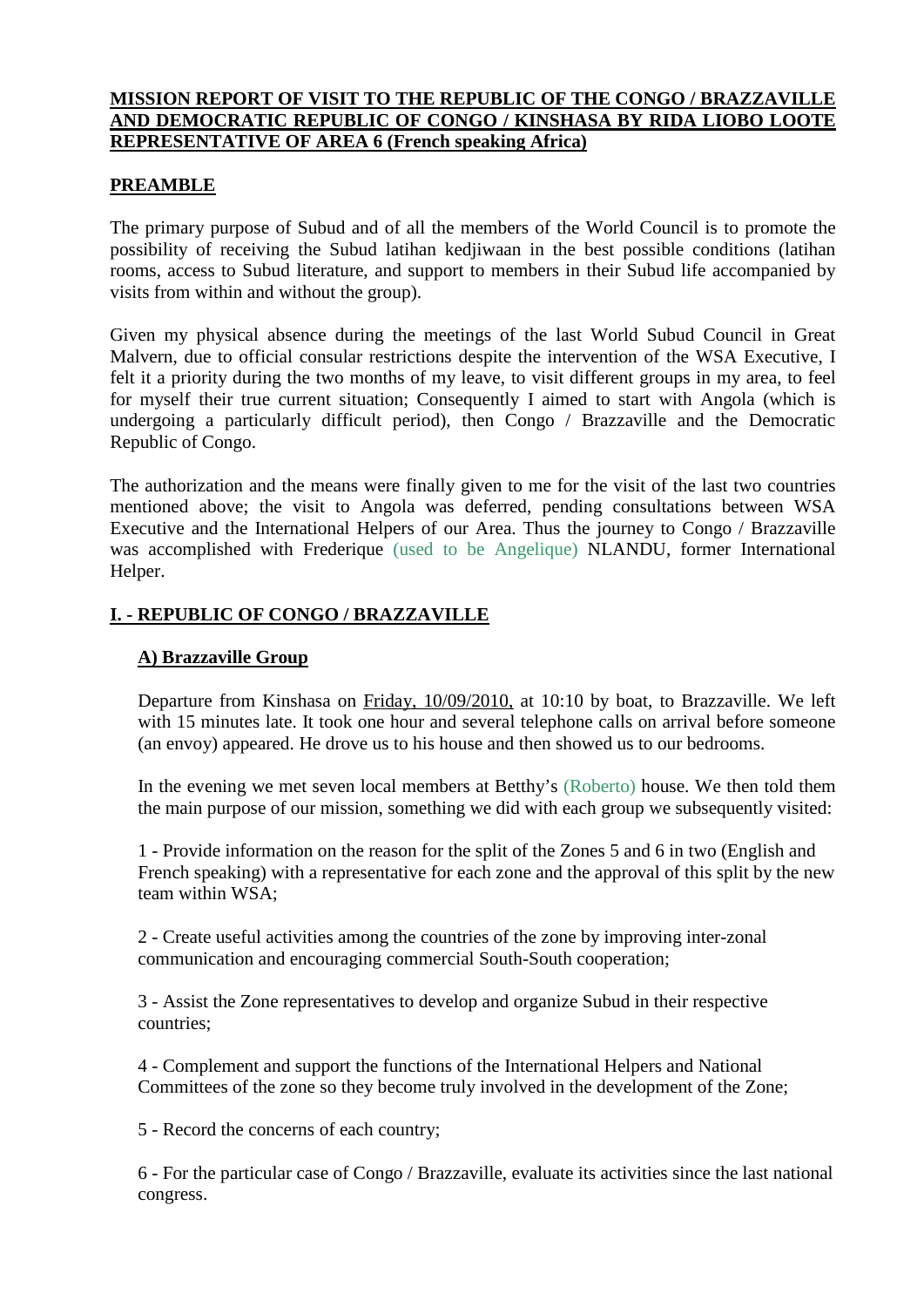The debate around this last point was suspended because of the absence of the President National, Alexandre Nsimba. He has been away for a long time now, due to his work, about 500 km from Brazzaville, There was no representative either from his Committee.

A decision was taken to meet in the afternoon of the Saturday, 11/09/2010 at the Beangongo's house, which used to be the national centre for Subud. This place was chosen in the hope that more Subud members would come. We telephoned many members to let them know of this meeting.

About 10 local members were there on Saturday 11/09/2010. The major concerns can be summarised as follows:

1 - Since the 1st National Congress and the departure abroad of Celine Beangongo, a full vacuum took place within Subud Brazzaville (no more latihan, no more meetings, no more communication, no report), all this, due to the lack of an appropriate framework and especially to the prolonged absence of the elected President;

2 - 4,000,000 FCFA (\$ 7,547), which represented the amount from the missed travel tickets, destined to the Youth at the 2005 World Congress, were used to purchase a property in Brazzaville. This property was then sold, on the recommendation of WSA Executive at the time. The amount was then kept in a bank account, pending the outcome of representations to the MSF for the acquisition of another property more suitable;

3 - On the 28/10/2009, Subud Brazzaville decided to buy a piece of land, measuring 1600 m2, with some of the money (2,800,000 FCFA or \$ 5,283) at Kintele, a village situated at about 2 km north of Brazzaville. Unfortunately, this land is being confiscated by the Congolese government, who wants to build 1,000 prefabricated apartments on it as well as an extension of the national university;

4 - Four of the seven members of the Group d'Ossele moved to Brazzaville. Two of them live permanently there now, due to health reasons: one of them, Group Chairman, Pierre Itoua, was shot at, when he was mistaken for prey by a game hunter. He received two gun shot pellets, one of which is still lodged in a sensitive area of his left thigh. The needs of the group were also mentioned;

5 - The four members of the group of Pointe-Noire could not receive us, since two of them are living and working away from the city;

6 - The Subud brother Ngomo Moukoko of Mouyondzi, contacted us by telephone, insisting that a group of people, followed and supervised by him this last year, be opened in order to form a new group;

7 - The Subud sister, Celine Beangongo and her son Don were contacted by phone (they live in Canada): They accepted the occupation of their living room on Mondays and Thursdays for latihan, while waiting to rent Don's house, which is still occupied by a third person at present but which would become the future national Subud centre,;

8 - Alexander Nsimba was contacted by phone but said he was unavailable to perform his duties. He proposed that Betthy Roberto, man helper at present, acts in his place for the time being. This proposal was welcomed by all participants. He added that there is about 264,000 FCFA (\$ 498) in the account.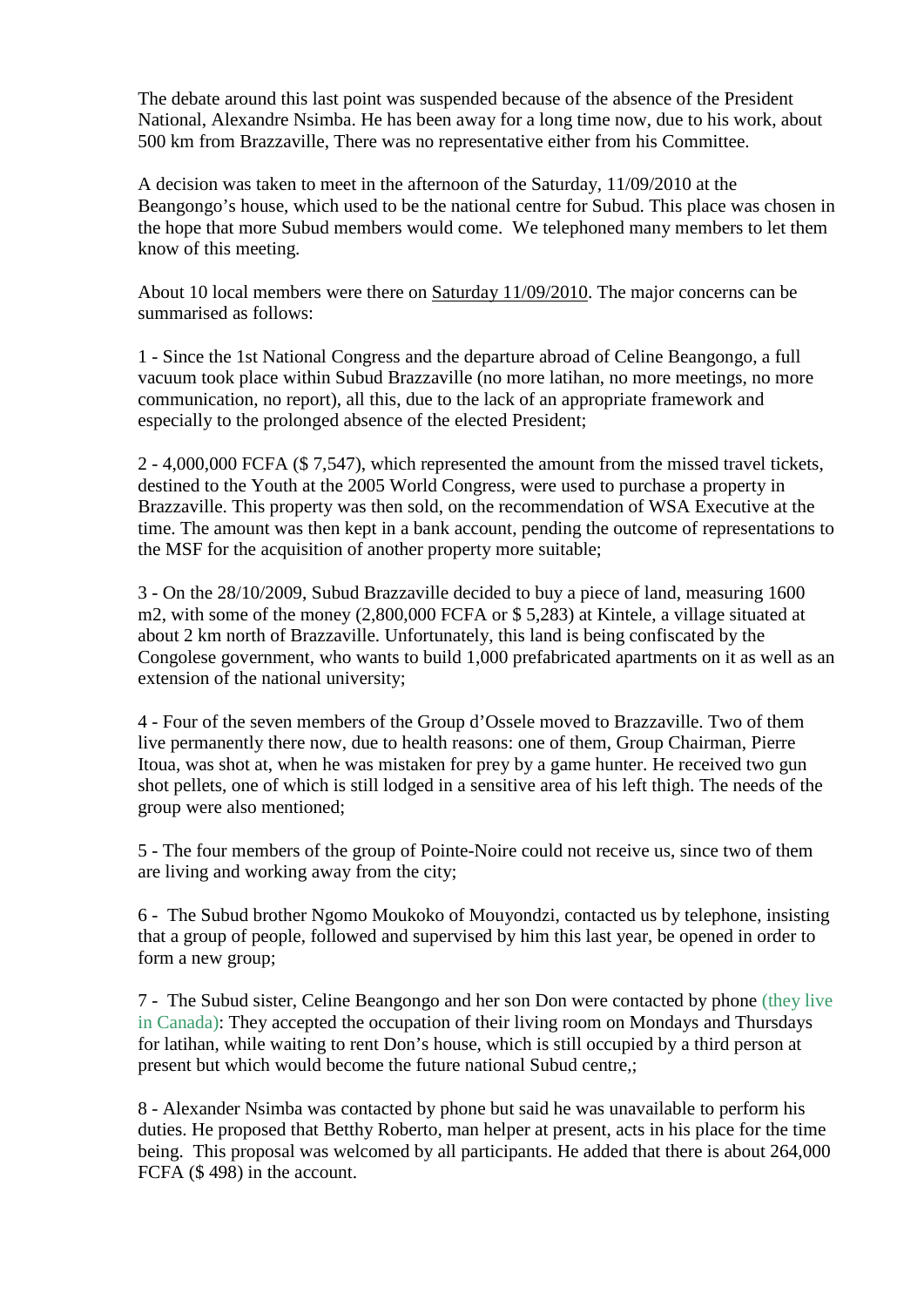In view of the above the following was agreed and accepted by mutual agreement:

1 - That Betthy Roberto quickly form a new interim management team to reinvigorate the Brazzaville group and the other groups inland, and proceed immediately with the handover of duties, (Alexander Nsimba has promised to come to Brazzaville soon, to facilitate the interim handover);

2 - That a small operating budget project be prepared which would include the needs of the Brazzaville group and those of the other local groups as well as a program of activities.

3 - Provisionally do latihans every Monday and Thursday in CelineBeangongo's lounge, pending the availability of Don's house (Don and his family lived in a separate house in the same courtyard but both he and Celine, his mother, left for Canada. His house is at present being let to non-Subud people).

Very touched by the misfortune of Pierre Itoua from the Ossele Group and by the challenges of the new team of Subud / Brazza requiring urgent solution, the Zone 6 President has lent the Interim Chairman Betthy, \$ 319.81, against receipt, divided as follows:

- 3 months' payment to guarantee rental of Don's house (1 room and 2 bedrooms) to house the future national centre of the association: (\$ 200);
- Purchase of medicine (Sifloxacine), pending surgery costs to be born by IAG Office (Almoners of Subud International): (\$ 100);
- Purchase of equipment for a cellular telephone, for the group (\$19.81).

The visits to the groups of Ossele and Pointe-Noire being no longer appropriate, were canceled and replaced by that of Mouyondzi, on Tuesday, 14/09/2010; inspection of the land at Kintele being programmed for Sunday 12/09/2010.

### Sunday, 12/09/2010

Visit of the land at Kintele with four local members.

On site, the information of the requisition of the land by the Congolese government was confirmed. While Subud is waiting for compensation by the state, we recommended to the members they use this land for agricultural purposes and more importantly to go there regularly and do special latihans.

The same evening, after our return to Brazzaville, we did a first latihan at the Beangongo's house.

### Monday, 13/09/201

Second latihan and summary of the visit at Kintele. We also announce the visit to Mouyondzi on Tuesday 14/09/2010, accompanied by Kimpembe Joseph, the new Congolese kedjiwaan councilor.

### Tuesday 14/09/2010)

Having arrived at 5.30am at the station, we only departed at 10:30am from Brazza by an extremely crowded train. We spent the whole journey standing in the train corridor, whilst the train stopped constantly because of broken rails, or for crew changes right up until we reached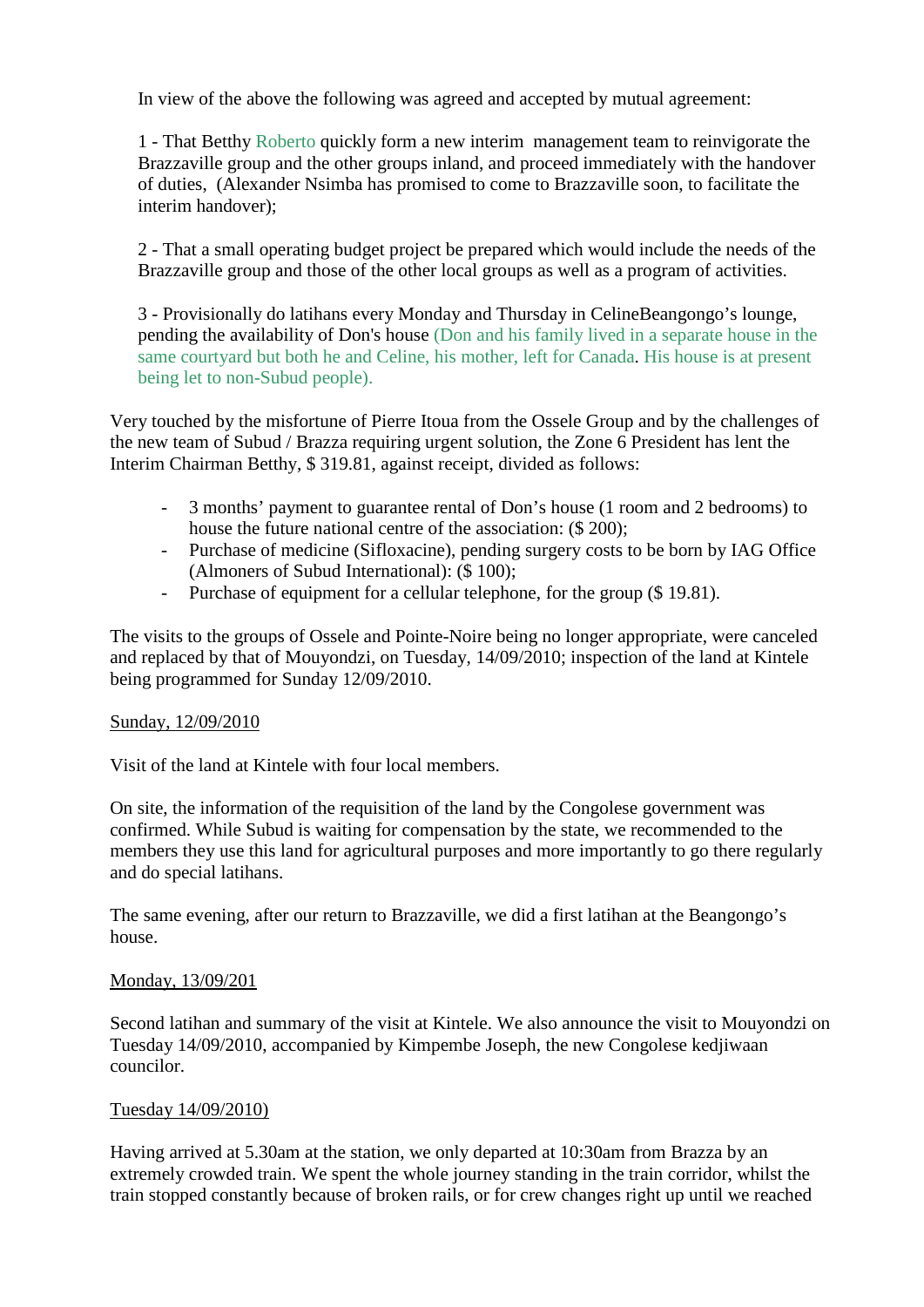Bouenza at 21:30. From there, we continued our journey by road and finally arrived in the District of Mouyondzi at 22h.30. After a meal taken with Ngomo, we went to our rooms.

Mouyondzi is an agricultural district of Eastern Bouenza, 240 km south-east of Brazzaville, the smallest and yet the most populated of the Congo with its 200,000 inhabitants. The city of Pointe-Noire is at 510 km from Brazzaville.

### On Wednesday, 15/09/2010

Guided and supported by Ngomo Moukoko after his opening in October Brazza 2009, six persons, including a woman, were opened. The latihan is practiced in his living room. Another larger room is also available for rental. Both rooms need re-painting and the overall cost for 2 pots/vats? comes to 45,000 FCFA (\$ 85). In addition, they need:

\* 1 ream of duplicating paper

\* 20 plastic chairs: 12,000 FCFA (\$ 23)

\* Fee (Tax) for permission to practice activities: 15,000 FCFA (\$ 28)

\* Subud Literature in French.

Thus, a group was born with a committee of apparently very strong and enthusiastic adults, believers once again, and for the most part, unemployed merchants and farmers.

It was 7pm when we left for Brazzaville by train, with the same adventures as on the way there. We finally arrived back in Brazza on Thursday, 16/09/2010 at 16h.45.

Thursday 16/09/2010It is with a small group of members that we do a farewell latihan that evening at the usual venue. We leave giving them encouraging words.

Friday 17/09/2010 Return by boat to Kinshasa at 12h30

# **II. DEMOCRATIC REPUBLIC OF CONGO**

# **A) BAS-CONGO GROUP**

### 1. Moanda

Departure from Kinshasa by bus on Tuesday 21/09/2010 at 9am. Arrival at Moanda at 23h10 after a few stops.

### On Wednesday, 22/09/2010

Presentation at Kiti's house, the main Subud hall of the group, which consists of 7 members all from Kiti's family. In the same plot, Kiti owns a school that has been opened for several years now. The school benefits from some SDIA subsidies. The group has a room for latihan which is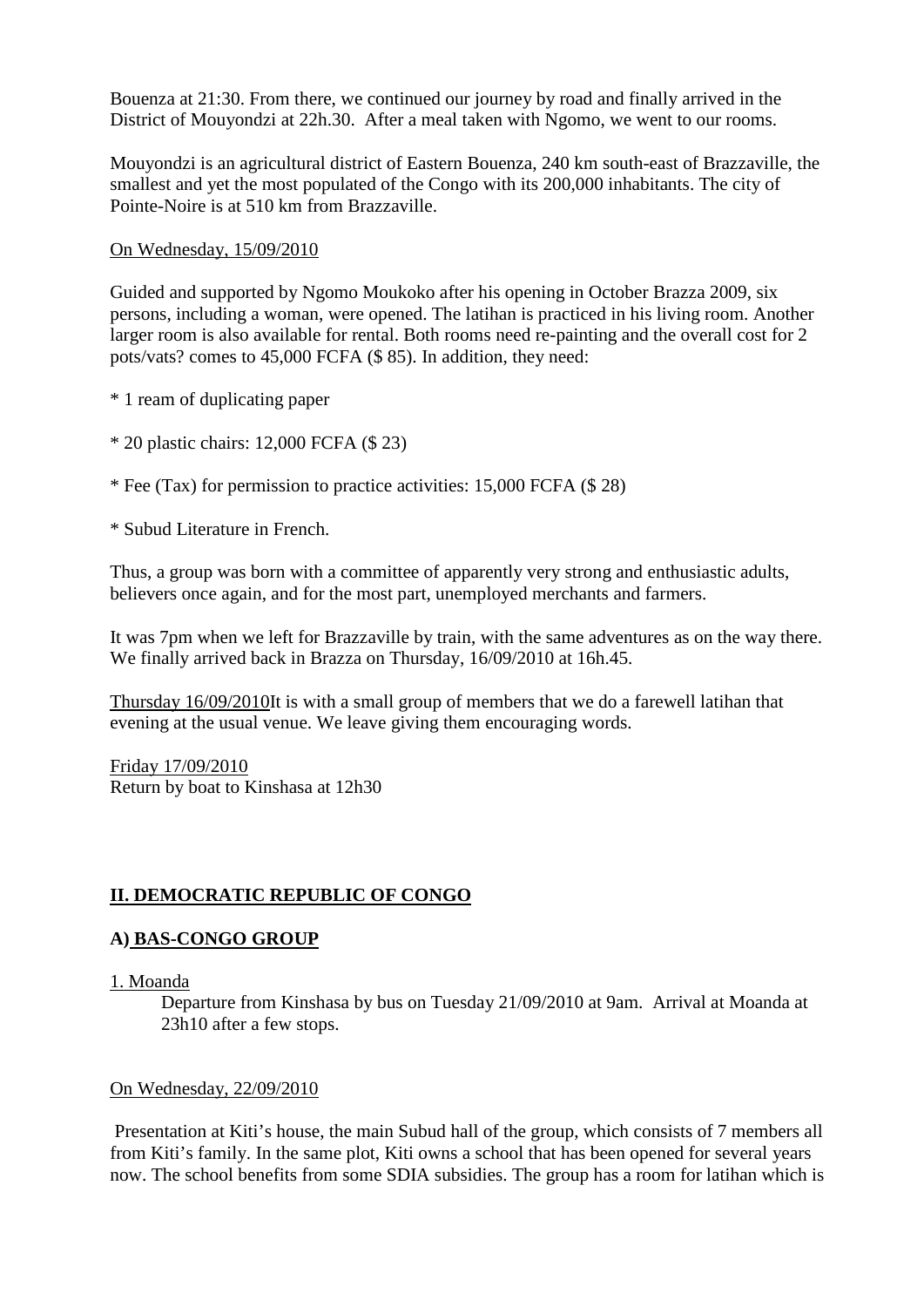not used at present and a committee. Without work, newly opened members soon disappear to search for jobs in Angola where the working conditions are more appealing.

The difficulties of the group are:

- Lack of Subud literature in French
- The continued lack of Subud visitors from outside
- Constant worry about the material side of the running of the school within the Plot.

### 2. Boma

Departure from Moanda on Thursday, 23/09/2010 at 8:35 am, arrive at Boma after two hours by Road.

We spend all the afternoon in a meeting with the helper Matundu Pula. This meeting can be summarized as follows:

- The group consists of 6 active members including one woman Helper.
- The average age is about 50 years
- The latihans are no longer practiced as before when members were meeting in the living-room of Veronique Tamba who is now with her daughter in the maternity wing of the hospital in Kinshasa
- Lack of Subud literature in French and of a copy of the legality of Subud DRC.
- The exodus of members to Angola in search of better paid jobs.

Following these difficulties, the President of Zone 6 has promised them \$ 80 which would cover 4 month's rent, so that the latihans can resume. He also encouraged the creation of revenuegenerating activities for the basic needs of the members and of the association.

However, in order to be able to do this, the members would like to ask for support first.

### Friday, 24/09/2010

The meeting went on where it was pointed out to the local members that they ought to look after themselves rather than always look towards the outside for help because *"the Hand that receives is always below the one that gives"*. Taking into account the promise of the President of Zone 6, they agreed to meet twice a week to exchange ideas. An interim committee was formed.

# 3. Matadi

Departure from Boma by road, Saturday, 25/09/2010. Arrived at Matadi at 12:20 welcomed by the Group chair, Médard Lema. Evening meeting in the local Subud hall with only 3 local members, despite the prior announcement of my visit. There are only 7 members still active. The main cause is the same exodus to Angola in search of better paid jobs. The new Subud House is in the same state as when it was purchased. The remaining \$300 left after its purchase has been